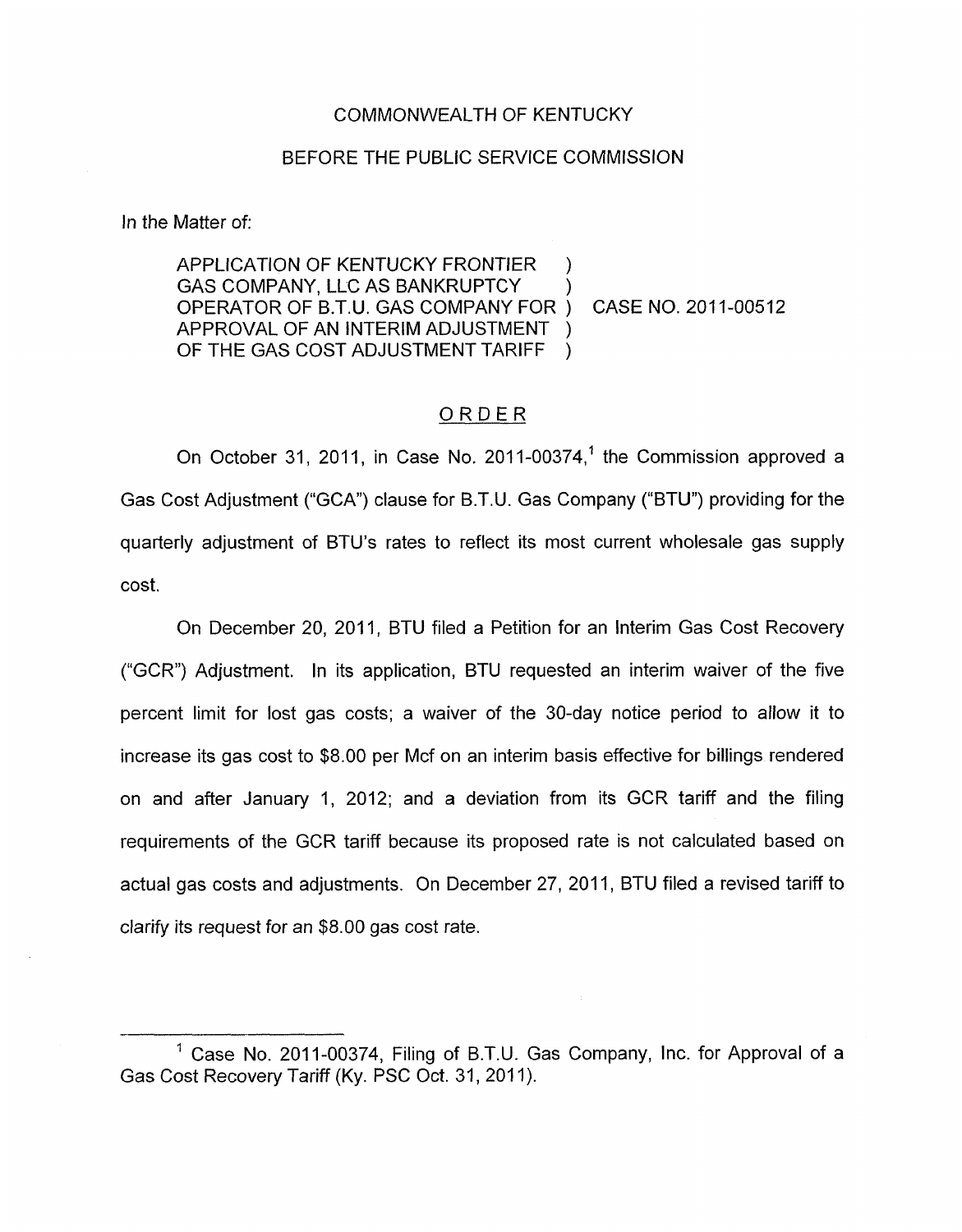In support of its request for waiver of the five percent limit on gas cost losses, BTU's application provided information concerning what it terms an "inordinately high" rate of Lost & Unaccounted for gas. According to BTU's application, its operator, Kentucky Frontier Gas, LLC ("Kentucky Frontier"), has identified approximately 60 entities taking unmetered gas, as well as several illicit and unmetered connections with other pipelines. Kentucky Frontier estimates that the BTU system is receiving 50 to 100 percent more gas from producers than it is selling to metered customers. BTU provided with its application a sample calculation of its Expected Gas Cost ("EGC") which includes 67 percent line loss, and which would produce an EGC of \$14.8012. For informational purposes, BTU also included with its application an Actual Adjustment ("AA") calculation of \$11.0933 based on \$56,700 in under-recoveries of gas cost for September, October, and November 2011. BTU stated that it is not seeking recovery of these losses in the current application, but will do so in a GCR to be filed in the second quarter of 2012. The Commission notes that BTU's GCR tariff was approved effective October 31, 2011, and that the GCR mechanism is only available to track over- and under-recoveries of gas cost for time periods that the tariff was effective. BTU's GCR tariff cannot therefore be used to collect under-recoveries of gas cost occurring prior to October 31, 2011.

BTU states that, because the \$25.8925 gas cost rate resulting from the \$14.8012 EGC and the \$11.0933 AA is approximately six times the current rate and an unreasonable increase for the customers, it is requesting to increase rates by only a portion of the amount needed to actually recover its gas costs. It is therefore proposing to deviate from the GCR tariff in its calculation and from the filing requirements of its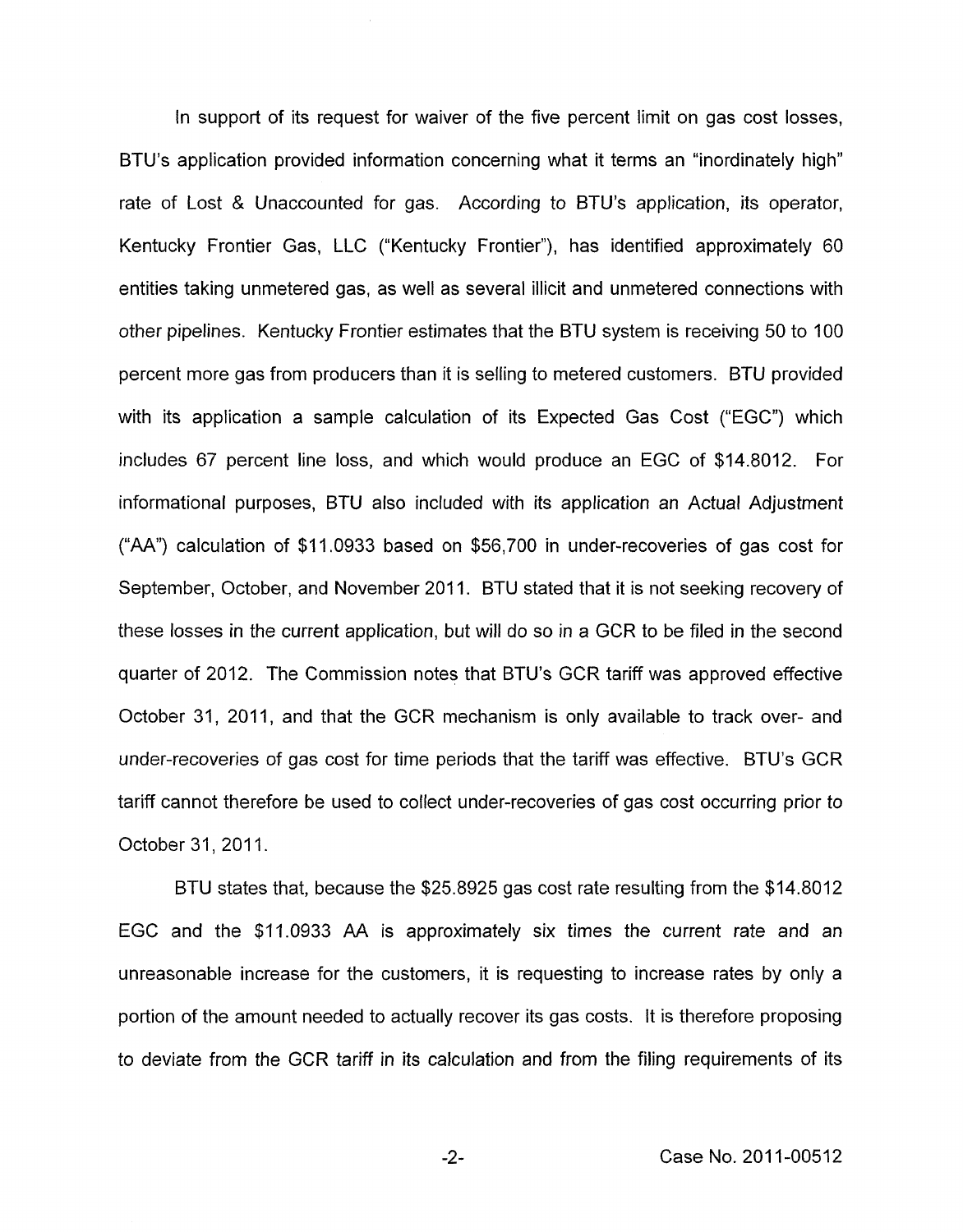GCR to implement an \$8.00 GCR rate effective with billings on and after January 1, 2012.

In support of its request to implement rates with less than 30 days' notice, BTU cites Case No. 92-346FF.<sup>2</sup> in which the Commission issued an Order permitting the Union Light, Heat and Power Company ("ULH&P") to adjust its rates after providing only 26 days' notice, to be effective January 2, 2001 as requested in its application of December 7, 2000. BTU states that its application for interim adjustment is similar to that of ULH&P, and that ULH&P had requested a waiver of the 30 days' notice requirement based on the impact on its rates of an unexpected increase in wholesale gas costs.

After reviewing the record in this case and being otherwise sufficiently advised, the Commission finds that:

1. BTU's notice includes revised rates designed to pass on to its customers an increase in wholesale gas costs from its suppliers, plus an allowance for line loss significantly above the five percent the Commission typically allows in local distribution company ("LDC") GCR rates.

2. BTU's request for a deviation from its GCR tariff in calculating and implementing an \$8.00 gas cost rate is not unreasonable given EGC rates recently approved by the Commission for other jurisdictional LDCs. BTU's request to incorporate greater than five percent line loss in its rates on an interim basis should be granted in light of the extreme nature of the BTU system's losses, as well as the relative

 $2$  Case No. 92-346FF, Notice of the Purchased Gas Adjustment Filing of the Union Light, Heat and Power Company (Ky. PSC Dec. 20, 2000).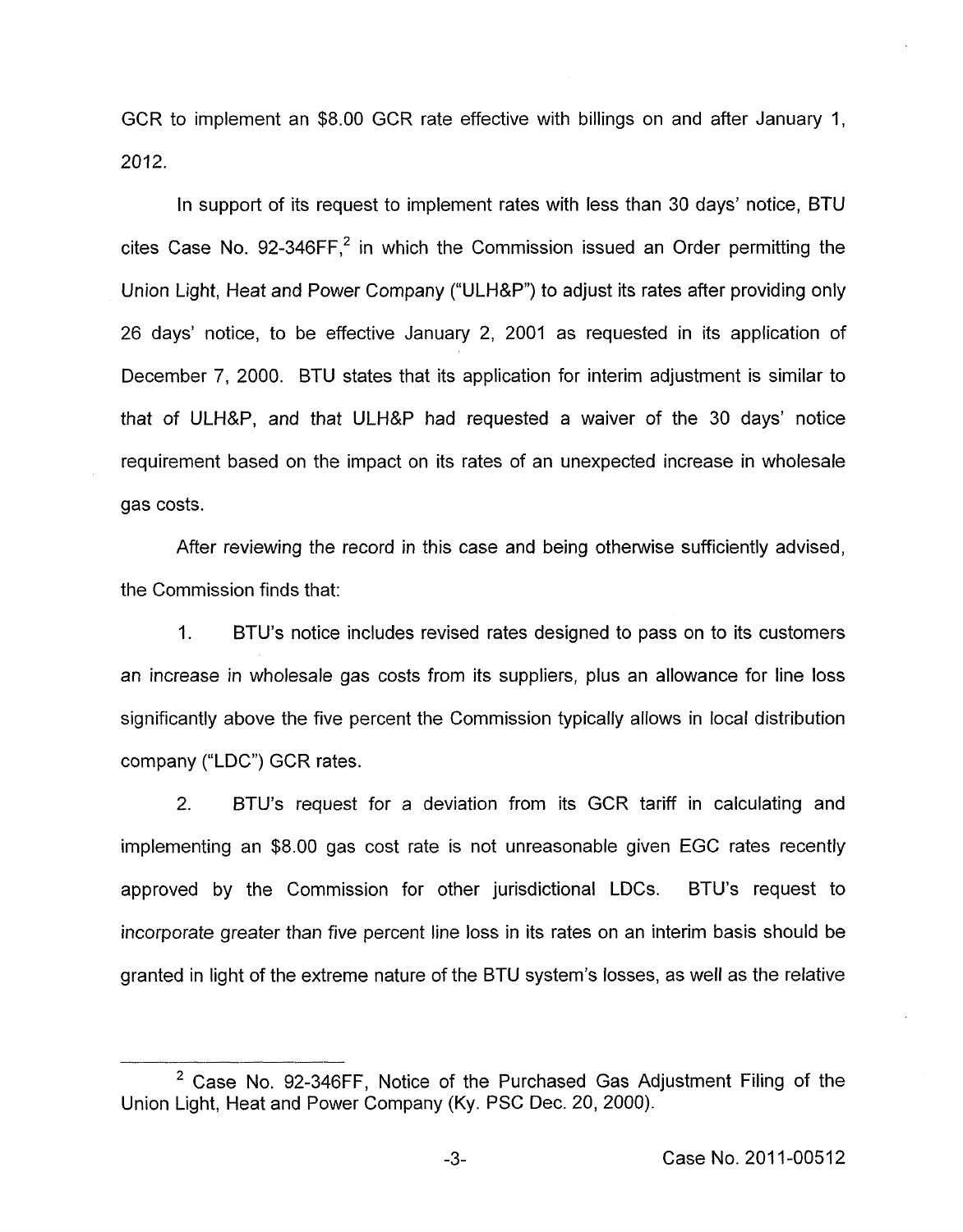reasonableness of its gas cost estimate. The \$8.00 per Mcf rate represents an increase of \$3.7001 per Mcf from its previous gas cost rate of \$4.2999.

3. Any proposal to use greater than five percent line loss in its EGC calculation should be fully supported in future BTU GCR applications, and should be limited to this period of inordinate line losses. The Commission expects the EGC to reflect actual supplier costs and a lower charge as more accurate usage is established for BTU's customer base.

4. Despite BTU's designation of its application as an "interim" GCR adjustment, BTU's tariff requires it to file 30 days in advance of each calendar quarter. Following its initial GCR application of October 3, 2011 for interim rates to be effective November 1<sup>st</sup> and subsequently approved by the Commission for service rendered on and after November 2, 2011, BTU's filing for rates effective January 1, 2012 should have been filed no later than December 2, 2011 pursuant to the terms of its tariff. BTU's timely filing of its GCR application for the calendar quarter beginning January 1, 2012 would have ensured that a rate change would be implemented for rates effective on that date. In spite of this filing delay, the Commission recognizes the unusual circumstances of the BTU system, and finds that good cause exists to waive the required 30 days' notice period to the shortest time permitted by statute, which is 20 days. BTU's requested rate increase should be effective with service rendered on after January 9,2012.

5. BTU does not propose to implement a current quarter AA. The AA will be unavailable to BTU until its filing of March 1, 2012, for rates to be effective April 1, 2012, to recover under- and over-recoveries of gas cost beginning November 2011.

-4- Case No. 201 1-00512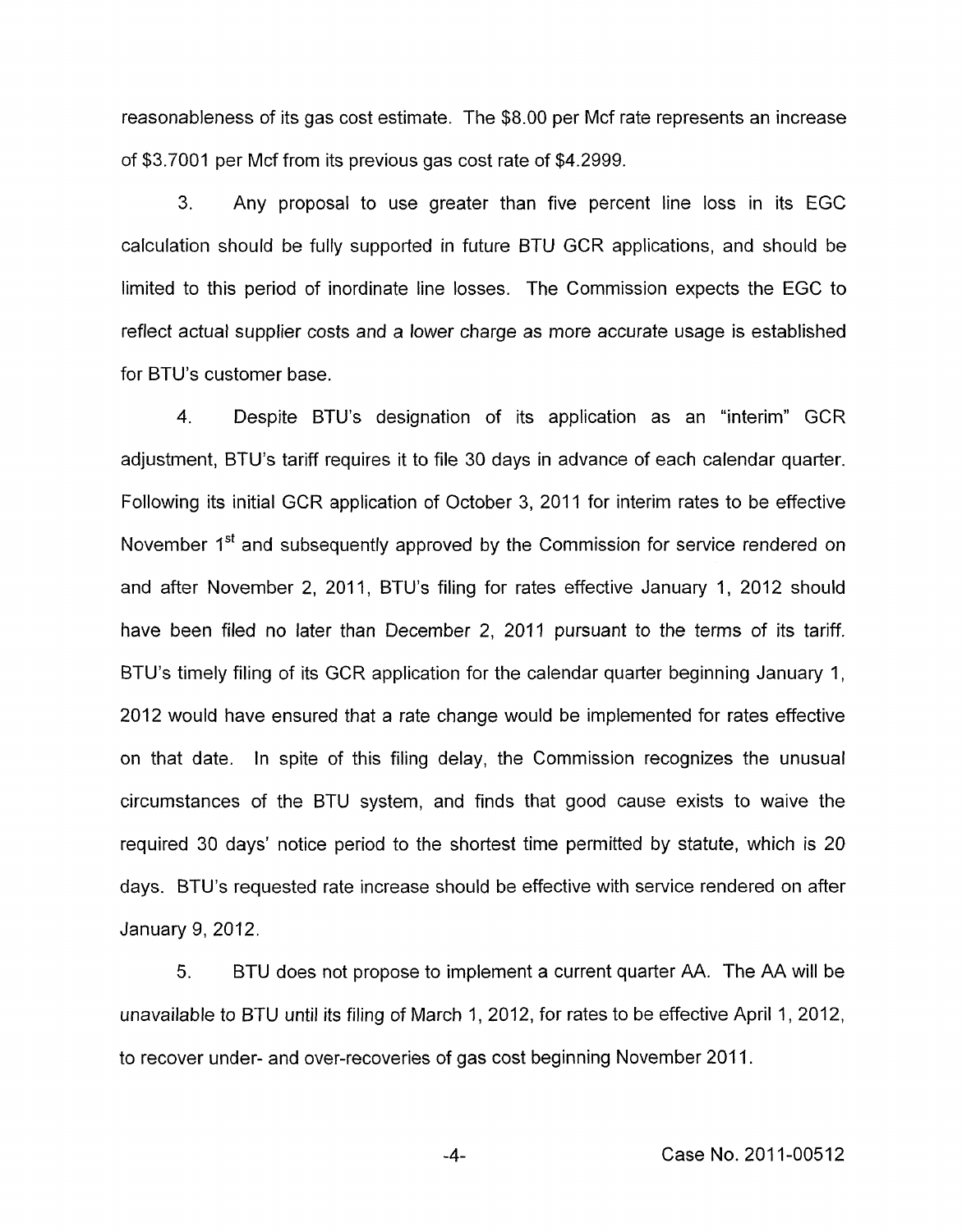**6.** BTU's GCA is \$8.0000 per Mcf, which is an increase of \$3.7001 per Mcf from its previous gas cost rate of \$4.2999 per Mcf.

*7.* The rates in the Appendix to this Order are fair, just, and reasonable, and should be approved for service rendered on and after January 9, 2012.

IT IS THEREFORE ORDERED that:

I. The rates in the Appendix to this Order are approved for billing for service rendered on and after January 9,2012.

2. Within 20 days of the date of this Order, BTU shall file revised tariffs with this Commission setting out the rates approved herein and reflecting that they were approved pursuant to this Order.

By the Commission



ATTEST:

Rain D. Bumblelge

Case No. 2011-00512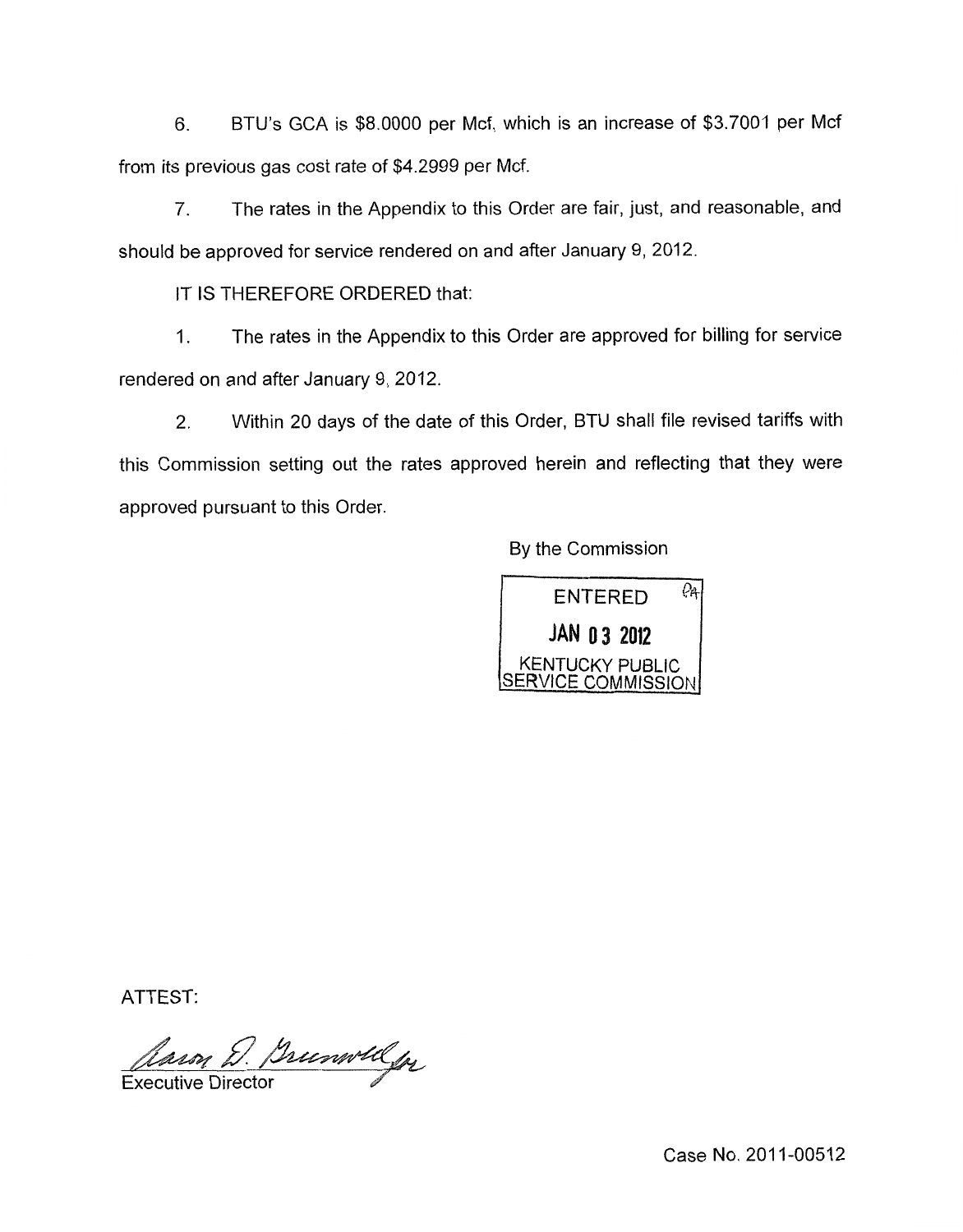#### APPENDIX

# APPENDIX TO AN ORDER OF THE KENTUCKY PUBLIC SERVICE COMMISSION IN CASE NO. 2011-00512 DATED JAN 03 2012

The following rates and charges are prescribed for the customers in the area formerly served by B.T.U. Gas Company, Inc.. All other rates and charges not specifically mentioned herein shall remain the same as those in effect under authority of this Commission prior to the effective date of this Order.

## RATE SCHEDULES

|                                        | <b>Gas Cost</b><br>Recovery |                      |                        |
|----------------------------------------|-----------------------------|----------------------|------------------------|
|                                        | <b>Base Rate</b>            | Rate                 | <b>Total Rate</b>      |
| First Mcf (Minimum Bill)<br>Over 1 Mcf | \$3.9000<br>\$2.9700        | \$8,0000<br>\$8,0000 | \$11.9000<br>\$10.9700 |